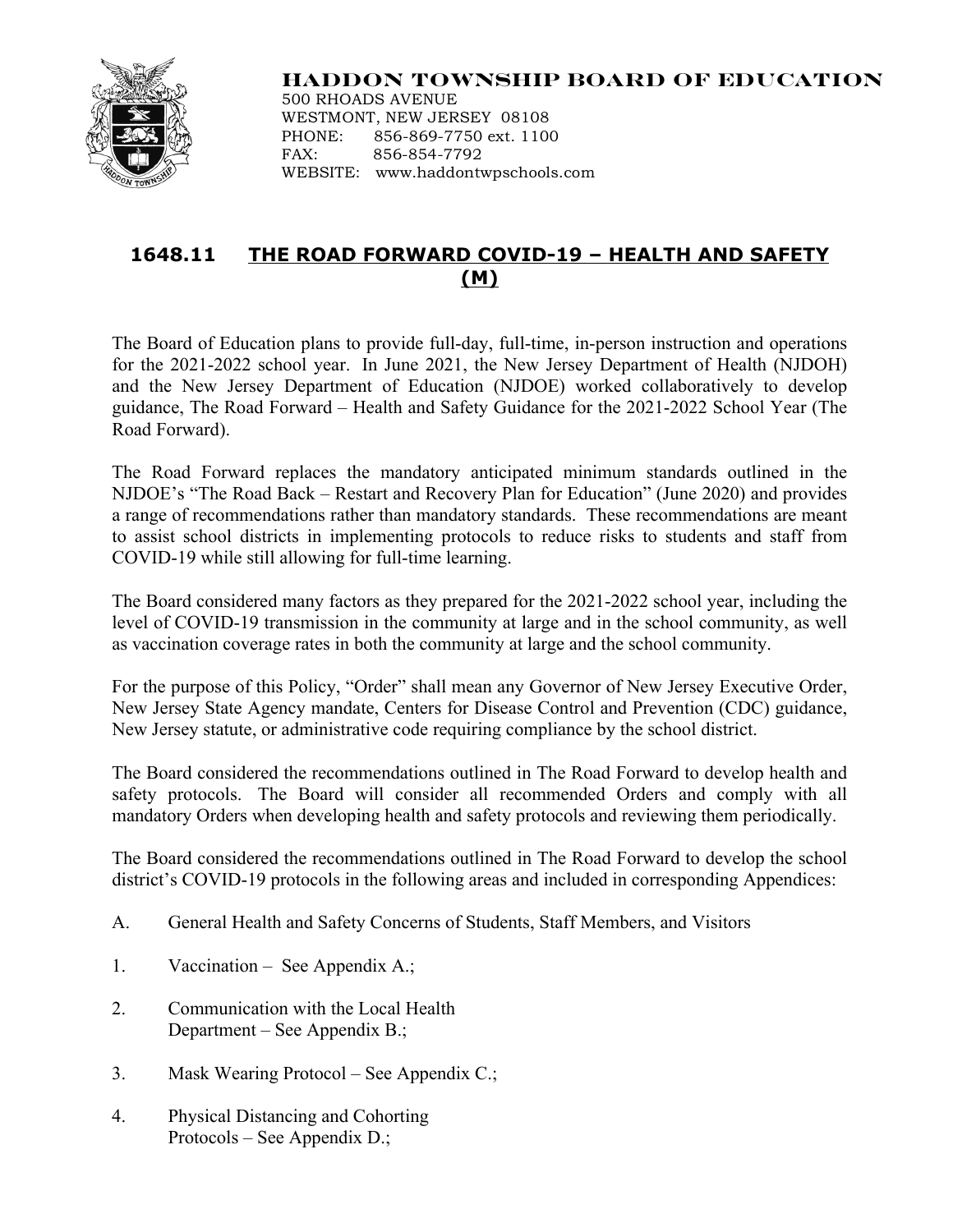- 5. Hand Hygiene and Respiratory Etiquette Protocols – See Appendix E.;
- 6. Provision of Meals See Appendix F.; and
- 7. Transportation Protocols See Appendix G.
- B. Cleaning, Disinfection, and Airflow See Appendix H.
- C. Screening, Exclusion, and Response to Symptomatic Students and Staff Members See Appendix I.
- D. Contact Tracing See Appendix J.
- E. Testing See Appendix K.
- F. Student and Staff Member Travel See Appendix L.

The absence of one or more of the recommendations outlined in The Road Forward and/or in the school district's health and safety protocols will not prevent the reopening of the school(s) in the district for full-day in-person operation with all enrolled students and staff members present.

Pursuant to N.J.S.A. 18A:7F-9, schools must be in session for 180 days to receive State Aid. The statute requires that school facilities be provided for at least 180 days during the school year. N.J.S.A. 18A:7F-9(b) indicates when a school district is required to close the schools of the district for more than three consecutive school days due to a declared state of emergency, declared public health emergency, or a directive and/or recommendation by the appropriate health agency or officer to institute a public health-related closure, days of virtual or remote instruction commensurate with in-person instruction will count toward the school district's 180-day requirement.

The school district may be confronted with the incidence of COVID-19 positive cases among staff and/or students. If the school district is required to exclude a student, group of students, a class, or multiple classes as a result of possible exposure to COVID-19, while the school itself remains open for in-person instruction, the school district may offer virtual or remote instruction to those students in a manner commensurate with in-person instruction to the extent possible. In circumstances when the school facilities remain open and in-person instruction continues in those classrooms that are not required to quarantine, those days in session will also count toward the school district's 180-day requirement in accordance with N.J.S.A. 18A:7F-9.

The school district anticipates updates to The Road Forward and as such this Policy is subject to review by the Superintendent to ensure compliance with Orders that may arise after Board adoption of this Policy. All revisions to Orders affecting this Policy and corresponding Appendices shall be reviewed by the Superintendent with the Board Attorney, School Physician, and Board of Education, if appropriate. The Superintendent may revise the health and safety protocols included in any Appendix as necessary and appropriate. All students, parents, and staff